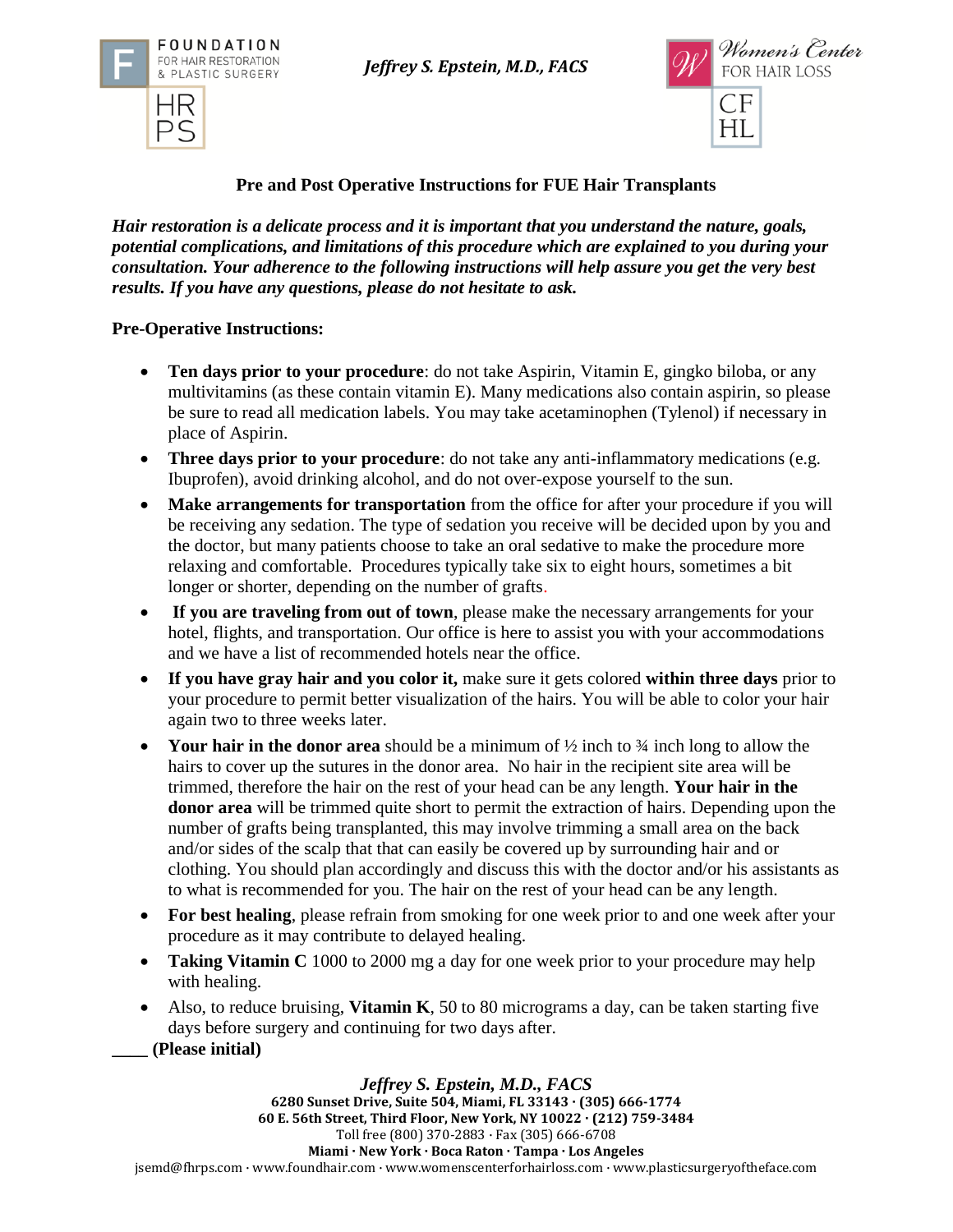#### **Day of your procedure:**

- Eat a regular breakfast, but no coffee or caffeinated beverages in the morning as these can increase bleeding and sensitivity to medications. You will be provided lunch in the office and offered breaks during your procedure.
- **Routinely prescribed medications** (e.g. for blood pressure) should be taken in the morning as usual unless otherwise instructed.
- **Wear clothes that do not need to be pulled over your head** to prevent pulling out grafts immediately after your procedure. Please remove all jewelry, watches, etc.
- **Be prepared to remove contact lenses** before your procedure if you normally remove them to sleep.
- **Feel free to bring music** on CD or MP3 players to listen to during your procedure. Our procedure rooms are also equipped with satellite radio, as well as an **iPad** to allow you to watch a movie on Netflix<sup>®</sup> or surf the internet.

## **Post-Operative Instructions**:

**Medications***:* These are the medications that will be given to you by the office. If you are not able to take any of them (i.e. due to allergies) please let us know **before** your procedure. This will allow us to properly call in a different prescription to your local pharmacy.

*I hereby acknowledge the medications below have been prescribed to me. \_\_\_\_\_\_ (please initial)*  Keflex – antibiotic to prevent infection. Take one pill twice a day for three days.

**Tylenol #3** – mild pain pill containing codeine. Take one to two pills every four to six hours as needed for any discomfort in the donor area. Advil, Aleve, and Tylenol are also very effective and should be taken with the earliest sign of discomfort.

**Antibiotic Ointment** – like Bacitracin or Neosporin should be purchased to apply to the donor area twice a day for the first three days after your procedure.

\_\_\_\_\_ You will be given prescriptions for **Percocet** (a stronger pain pill) and **Ambien** (for sleep) on the day of your procedure.

## \_\_\_\_\_ **Other**

**Your procedure is scheduled for \_\_\_\_\_\_\_\_\_\_\_\_\_\_\_\_\_\_\_\_\_\_\_\_\_\_\_\_\_\_\_\_\_\_\_\_\_\_\_\_\_\_\_\_\_\_**

\_\_\_\_\_\_ (**Please initial)**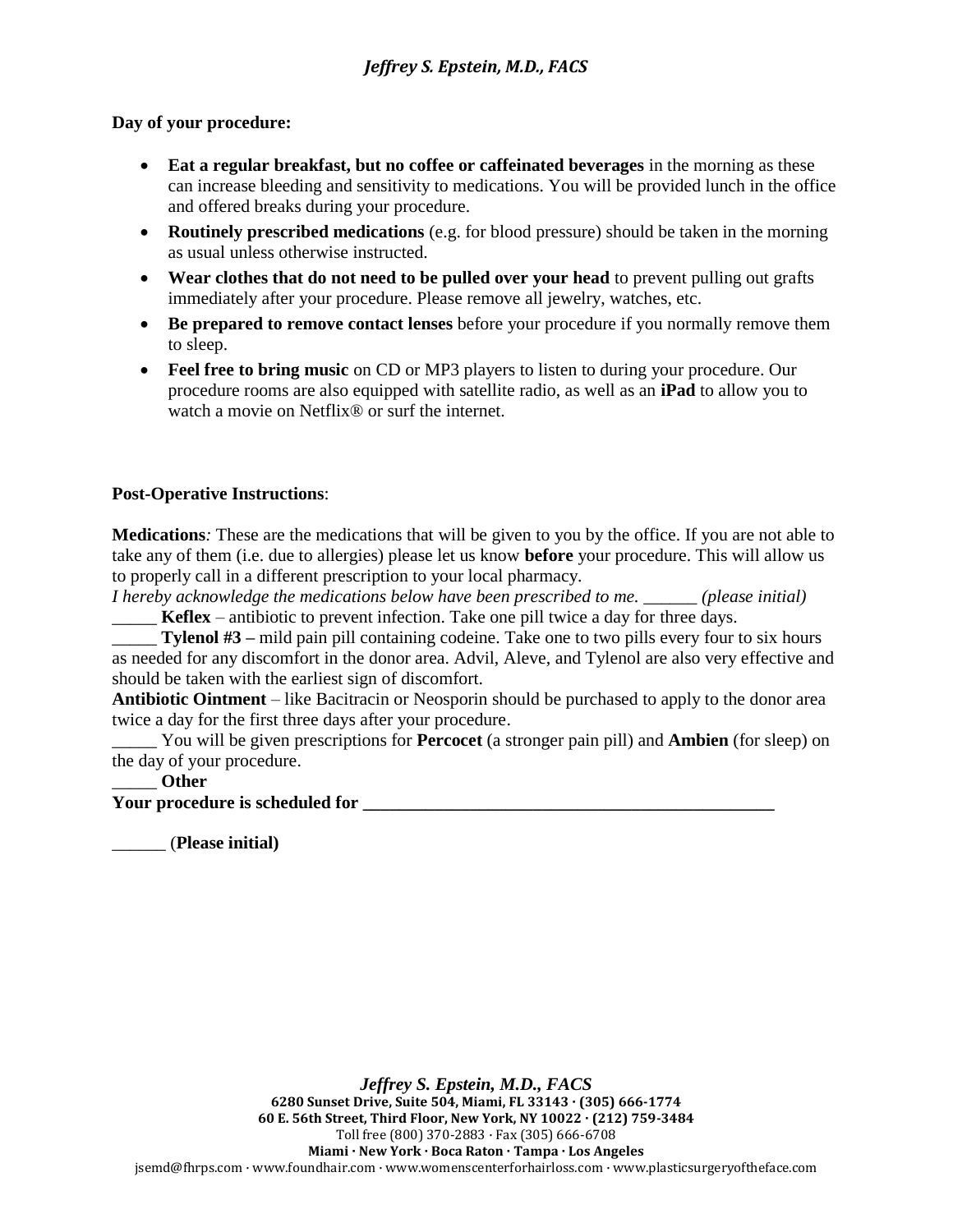## **Sleeping and Activity**

- **For the first night,** sleep with your head elevated on several pillows or in a recliner chair to prevent swelling, and place a towel under your head for possible oozing or bleeding.
- **Avoid any strenuous physical activity** the first two days after your procedure to prevent increased swelling and loss or damage of grafts. After five days, you may resume moderate exercise, weight lifting, etc. After 10 days, you may resume swimming.
- No direct sun exposure to the scalp for more than 30 minutes at a time for the first five days. Wearing a hat provides adequate protection.

## **Caring for and Cleaning the Scalp**

- Your scalp will be cleaned before leaving the office on the day of your procedure. Often there is some slight bleeding from the back (donor site area) or top of the head for the first 24 hours.. Simply apply light pressure with a clean cloth or gauze for 10 minutes.
- Most patients return to the office the first or second day after the procedure for a hair wash. If you are not coming to the office to have your hair washed, you may gently clean it beginning on the second day until five days later as follows:
	- a. **Wet your head** in the shower with cool to warm water, pouring it over your scalp (top, sides, and back) using a bowl.
	- b. **Using mild shampoo,** lather it in your hands and gently pat it onto the graft areas while lightly rubbing it into other parts of the scalp, including the sides and back.
	- c. **Gently rinse off** the shampoo, then pat dry.
	- d. **Combing** is permitted on the third day as long as it is performed gently.
	- e. **Continue** this routine daily for the first five days. On the sixth day, you may begin to shower normally, letting the water hit your scalp as usual.
	- f. **Any remaining crusts** after eight or nine days should be rubbed off. If you experience any pain or bleeding, stop and wait two more days before you begin rubbing again. It is **very important** that you rub all these crusts off by two weeks.

# **GraftCyte for Post-Procedure Care**

- GraftCyte may accelerate the healing of the graft areas, due to a combination of the copper it contains and its ability to keep the area moist.
- Spray the GraftCyte spray to the graft areas every 30 to 60 minutes while awake for the first three days.

\_\_\_\_\_\_ **(please initial)**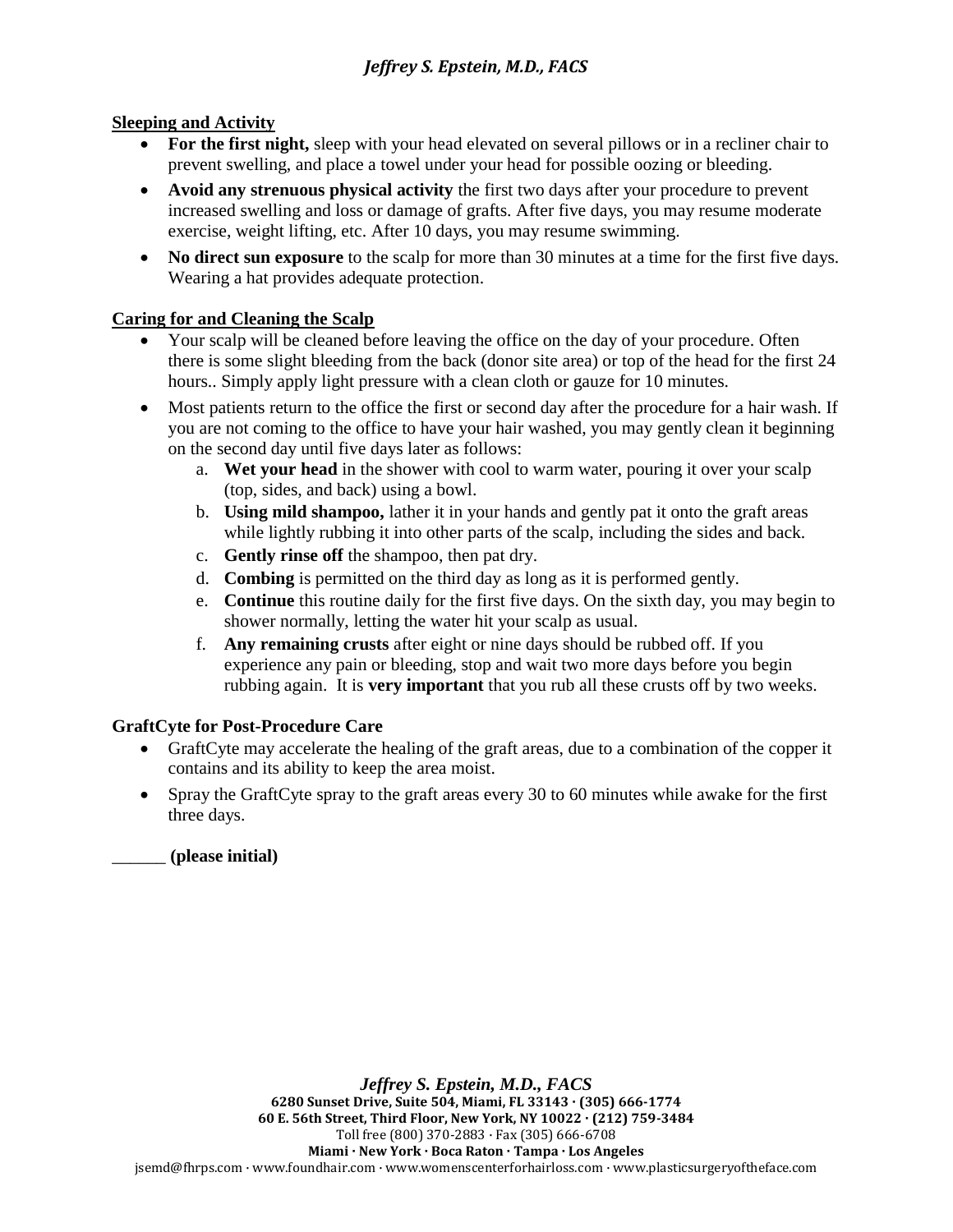## **What to Expect**:

- **Numbness, tingling, or similar sensations** along the top and back of the head is not uncommon, and totally normal. This will generally take several weeks, occasionally months, to resolve on its own.
- **The transplanted hairs** often will fall out with the crusts as soon as five to eight days after the procedure. **Do not panic** for these are only the hair shafts, while the hair follicles remain in the scalp. Most of the rest of the transplanted hairs will fall out over the next two weeks. In as soon as four months, the new hair shafts will begin to grow in a natural fashion and will continue to grow at the normal rate of  $\frac{1}{2}$  to  $\frac{3}{4}$  of an a month. It can take 8 to 12 months for most of the hairs to grow in. Occasionally, it may be up to 14 months before all of the hairs regrow.
- **To accelerate the growth of the new hairs** you can apply 5% minoxidil (Rogaine® Foam is often preferred) once or twice daily starting three weeks after the procedure. Female patients should use 2% minoxidil. **If the minoxidil should cause redness or irritation of the scalp, stop using it for one week and then resume once every other day**. Once the hairs begin to grow in, at around five months, the minoxidil can be stopped, and the transplanted hairs will continue to grow. The occasional patient can be sensitive to minoxidil and may experience scalp itching, chest palpitations, or lightheadedness, and in these cases, it should be discontinued.
- **To accelerate healing and speed up hair regrowth**, all patients are offered at no charge **low level laser light therapy** for the first month. This therapy, LLLT, can be started as soon as the day after the procedure when the hair wash is performed in the office, and continued once or twice weekly for that month. Completely painless, the treatments consist of 20 minute sessions under the in-office laser hood. We have also found – confirming scientific studies, that this therapy may help slow down or stop the progression of hair loss with long term use, in around two-thirds of patients.
- **Be patient** for the new hairs to grow in. As they emerge from the scalp, there occasionally will be a few acne-like pimples on the scalp. If this happens, apply warm soaks and antibiotic ointment several times a day for three days, and if not resolved, please call the office so we can phone in a prescription for an oral antibiotic.
- **There are several ways** to camouflage any evidence of a procedure during the first week before the crusts fall off.. You will be given a bandana to wear out of the office, and can begin to wear a hat as soon as the first day after. If you already have some hair, the crusts can usually be effectively concealed using **Toppik®**, a color-matched powder that is sprinkled onto the grafted area. Provided by the office, **Toppik®** can be applied as soon as the third day after the procedure, once you are completed with the GraftCyte spray.
- For most patients, there is some mild pinkness of the scalp, which usually resolves within a week. You may have your hair cut as soon as two weeks after the procedure, careful not to cut the hair too short during healing. Hair coloring is permitted two weeks after your procedure.

\_\_\_\_\_\_ **(Please initial)**